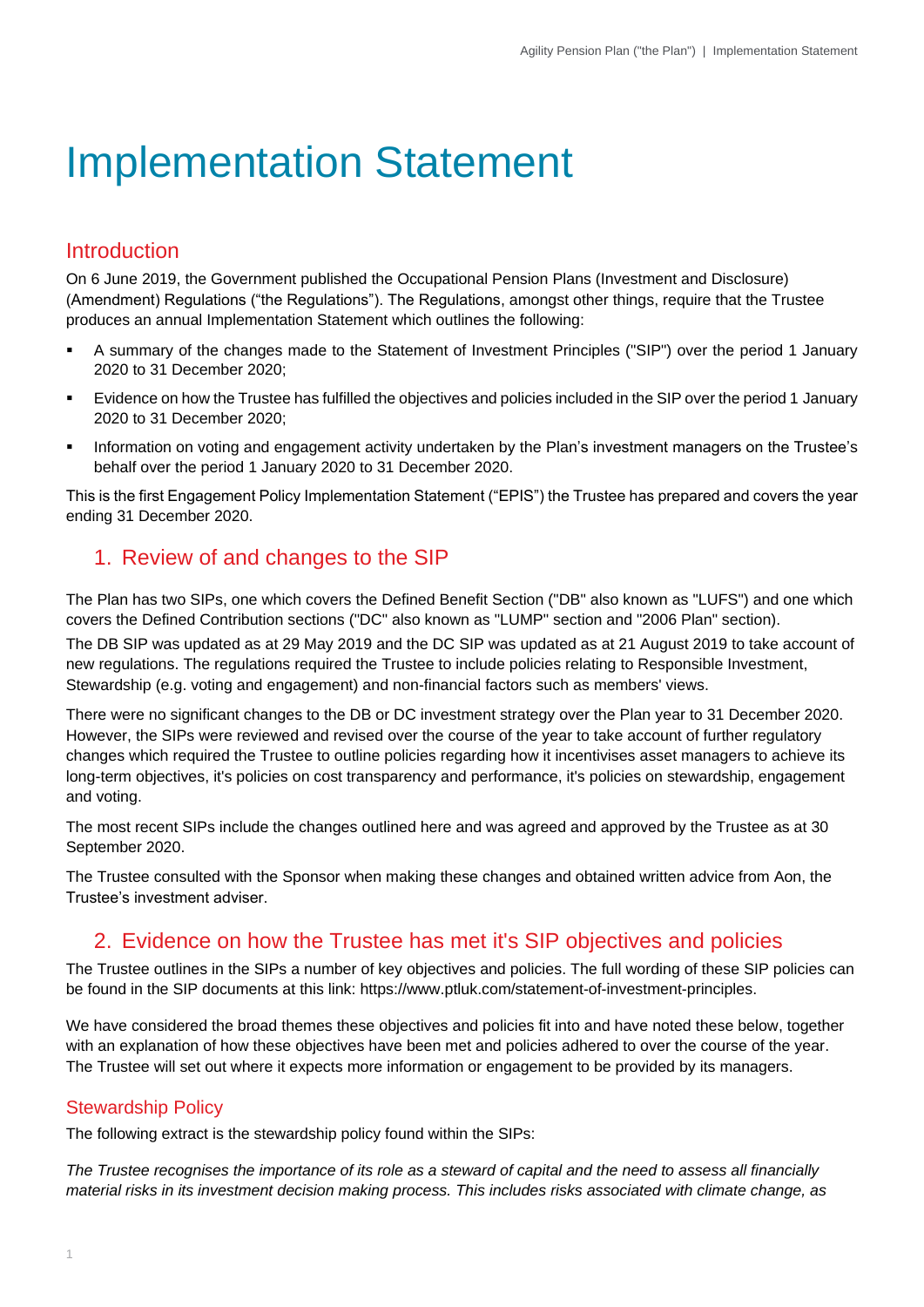*well as other Environmental, Social and Governance ("ESG")-related factors. To this end, the Trustee strives to maintain a high standard of governance, promotion of corporate responsibility and respect of environmental factors throughout the Plan's portfolio. The Trustee believes that doing so ultimately creates long-term financial value and reduces risk for the Plan and its beneficiaries.* 

*The Trustee carefully reviews the Manager's approach to stewardship, and other ESG-related matters, and communicates its expectations and standards to the Manager. These standards include:*

- *The Trustee expects the Manager to be a signatory to the PRI.*
- The Trustee expects the Manager to be a signatory to the UK Stewardship Code.
- The Trustee expects the Manager to ensure that, where appropriate, underlying investment managers use *their influence as major institutional investors to exercise the Plan's rights and duties as a shareholder.*
- *The Trustee expects the Manager to provide adequate transparency around stewardship activities, including an annual report on the stewardship activities of the underlying managers.*

*The Trustee will engage with the Manager as necessary for more information, to ensure that robust active ownership behaviours, reflective of their active ownership policies, are being actioned. This will take the form of annual reporting.* 

*Where possible, the transparency for voting should include voting actions and rationale with relevance to the Plan, in particular where: votes were cast against management; votes against management generally were significant; votes were abstained; voting differed from the voting policy of the underlying investment manager. Furthermore, where voting is concerned, the Trustee expects underlying investment managers to recall stock lending, as necessary, in order to carry out voting actions.* 

*The disclosures offered for engagements should include the objectives and relevance to the fund, methods of engagement, progress and perspectives around shortcomings and outcomes to date, as well as escalation points and procedures as necessary.* 

*The Trustee reviews the Manager's stewardship activity on an annual basis to ensure the Plan's stewardship policy is being appropriately implemented in practice. The Trustee does so to ensure that the Manager acts in a manner that is consistent with the Trustee's policies and objectives. If the Manager is found to fall short of the standards set by the Trustee, it is expected to provide satisfactory explanations as to why it is not. While the Trustee may seek to engage with the Manager if it is deemed to be falling short of its standards to reach a more sustainable position, failure to comply may result in a decision to replace it.*

*In line with its commitment to transparency and disclosure, the Trustee reports its responsible investment activities to the Plan's stakeholders on an annual basis within the Trustee's report and accounts.*

*The Trustee may engage with the Manager, who in turn is able to engage with underlying asset managers, investee company or other stakeholders, on matters including the performance, strategy, risks, social and*  environmental impact, corporate governance, capital structure, and management of actual or potential conflicts of *interest, of the underlying investments made. Where a significant concern is identified, the Trustee will consider, on a case by case basis, a range of methods by which it would monitor (examples include via the manager, media, personal and professional dealings) and engage (examples include via the manager and directly with underlying companies) so as to bring about the best long-term outcomes for the Plan.*

### Plan stewardship activity over the year

### **Training**

The Trustee received training from both Aon Investments Limited ("AIL", who is the Plan's DC investment manager) and Russell Investments (the Plan's DB investment manager) on their respective approaches to ESG, stewardship, voting, engagement and cost transparency at the August meeting.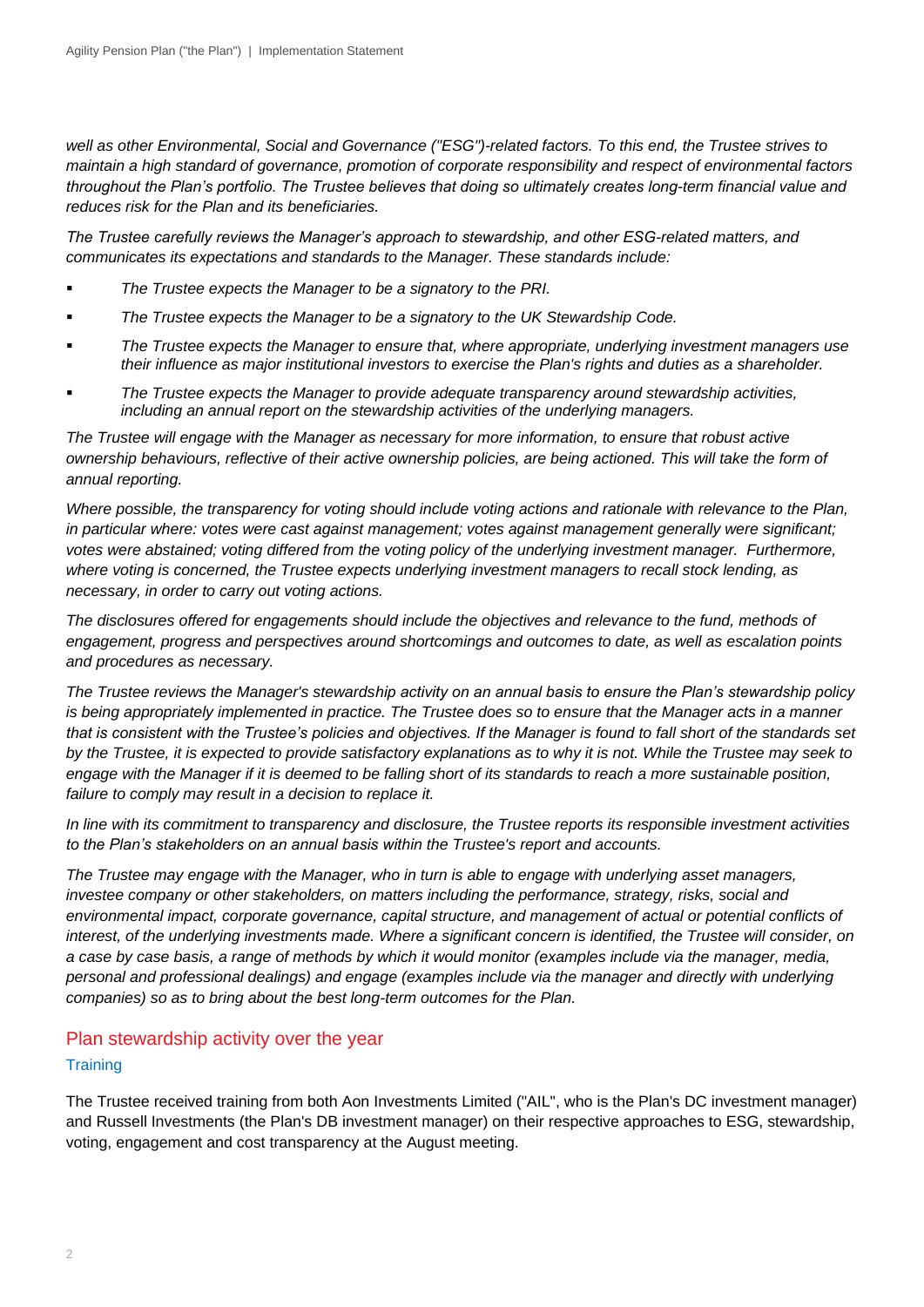During the year, the Trustee received training on the new regulations, covering the required updates to the SIP and responsible investment (RI). The purpose of the training was to provide the Trustee with updates on the evolving regulatory requirements and the importance of stewardship activity and appropriate consideration of ESG factors in investment decision making.

### Viewpoints Survey

The Trustee undertook Aon's Responsible Investments survey. The survey facilitated a wider discussion among the Trustee and helped to establish the collective views and beliefs on responsible investment, stewardship, arrangements with investment managers and cost transparency. In September 2020 the SIP was updated to capture the Trustee's views and principles.

### Other SIP Policies

### Policies relating to investment strategies and objectives

There have been no significant changes to the investment strategy and, to the best of its knowledge, the Trustee can report that there has not been any departure from the SIP by the Plan's investment managers during the year ended 31 December 2020.

The Trustee considered the DB investment strategy in light of the pandemic and decided to maintain the current target return and soft triggers. The Trustee tightened some of the hedging risk parameters.

With regard to the DC Sections, the Trustee has continued to provide members with a broad range of investment choices over the year. Members can choose between two broad approaches to invest their pension account:

- Retirement Pathway approach via target date funds i.e. the Aon Managed Retirement Pathway Fund series. The Pathway funds aim to grow members' money, then to protect that growth in a way that matches how members plan to take their money in retirement. Three Pathway options are available and each corresponds to a retirement option, namely drawdown (the default arrangement), annuity purchase and cash.
- Self-select approach A range of funds are made available for members to invest in. These are suitable for members that want some control over their investments but also some assistance in terms of the broad objective they aim to achieve.

The Trustee regularly monitored the strategies and funds available to members to ensure they were meeting their objectives and that their inclusion in the fund range continued to be in members' best interests.

During the year the Plan's DC investment manager made changes to the default strategy to replace two of the passive factor equity funds with a multi-factor fund that also incorporates an ESG overlay. This allocation represents around 50% of the growth phase of the default strategy. The ESG overlay focuses on low carbon, overweighting companies with a lower carbon footprint and underweighting companies with a higher carbon footprint. Additionally, the ESG overlay excludes tobacco companies, thermal coal companies, companies involved with controversial weapons and companies that violate the UN Global Compact.

Although outside of the period reporting on, the Plan's DC investment manager has also introduced an allocation to an active impact equity strategy within the growth phase of the default strategy. This new allocation aims to deliver healthy financial returns and make a positive impact on both society and the environment through the companies in which it invests. This change was made in January 2021.

### Policies relating to monitoring the Plan's investments

The Trustee monitors the key inter-related funding, covenant and investment risks of the Plan using their integrated risk management dashboard. The Company covenant is monitored regularly at Trustee meetings.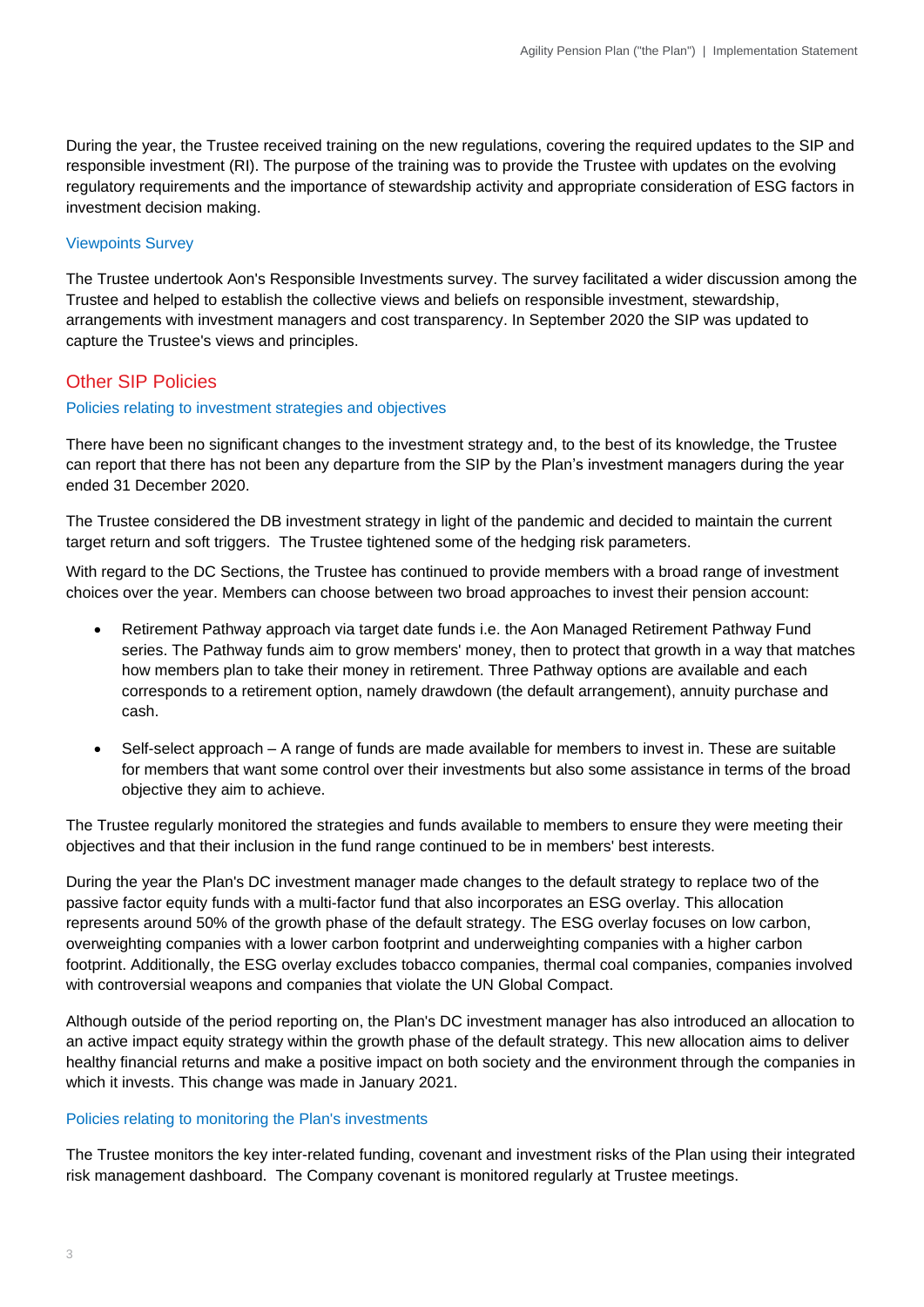DB investment risks are monitored quarterly using Russell quarterly investment reports and the Trustee has access to the funding level daily. Interest rate risk is controlled using the matching portfolio to hedge in line with the funding level (100% of assets). ESG issues are taken into account by Russell Investments as part of their investment process. The ESG scores of the underlying managers were reported in the quarterly monitoring report covering Q2 2020.

For the DC section, investment monitoring takes place on a quarterly basis with monitoring reports provided to the Trustee by Aon. The investment reports include performance reporting on all of the investment funds relative to their respective benchmarks or targets and performance commentary which highlights key factors affecting the performance of the funds over the quarter. These reports also contain any updates on changes to the funds made by the DC investment manager, AIL, over the quarter. Any issues with the managers' investment strategy, including the ESG assessment, are flagged.

AIL invests in buy-rated managers which are provided with ESG ratings designed to assess whether asset managers integrate responsible investment, and more specifically ESG considerations, into their investment decision making process. The ESG ratings are based on a variety of qualitative factors and are updated to reflect any changes or broader responsible investment developments. The ESG ratings of the underlying managers are reported in the quarterly monitoring reports. Additionally, AIL meets with each of the underlying managers on a sixmonthly basis to carry out a session focused on ESG. These ESG sessions cover both how each manager incorporates ESG considerations into their investment process and their stewardship activity.

### Policies relating to Environmental, Social and Governance (ESG) Factors

Over the Plan year the Trustee formulated a Responsible Investment policy that was documented in the Statement of Investment Principles.

The Trustee relies on Russell Investments and AIL to raise potential ESG concerns with any of the investment funds. Over the Plan year no such concerns were raised.

The Trustee expects its asset managers to exercise their voting and engagement rights where possible. In addition to the training received in the year as mentioned earlier, the Trustee, assisted by Russell Investments and AIL, has collated it's asset managers' voting and engagement records for the year. These are documented later in this Statement.

During the course of the year, the Trustee has received presentations from Aon and Russell in relation to how the votes are carried out on their behalf and more generally on how ESG factors are integrated into their respective investment philosophy and by association the underlying specialist managers used in the portfolio.

### Policies relating to costs and transparency

Over the year the Trustee has monitored the costs for the DB section through Russell Investments annual cost statements provided in the Q2 2020 monitoring report.

The Trustee, with help from Aon, also collated all of the member borne costs, including transaction costs. These are reported in the Annual Chair's Statement. The Trustee is satisfied that, over the year, none of these charges was out of line with charges that would be expected for each type of investment fund.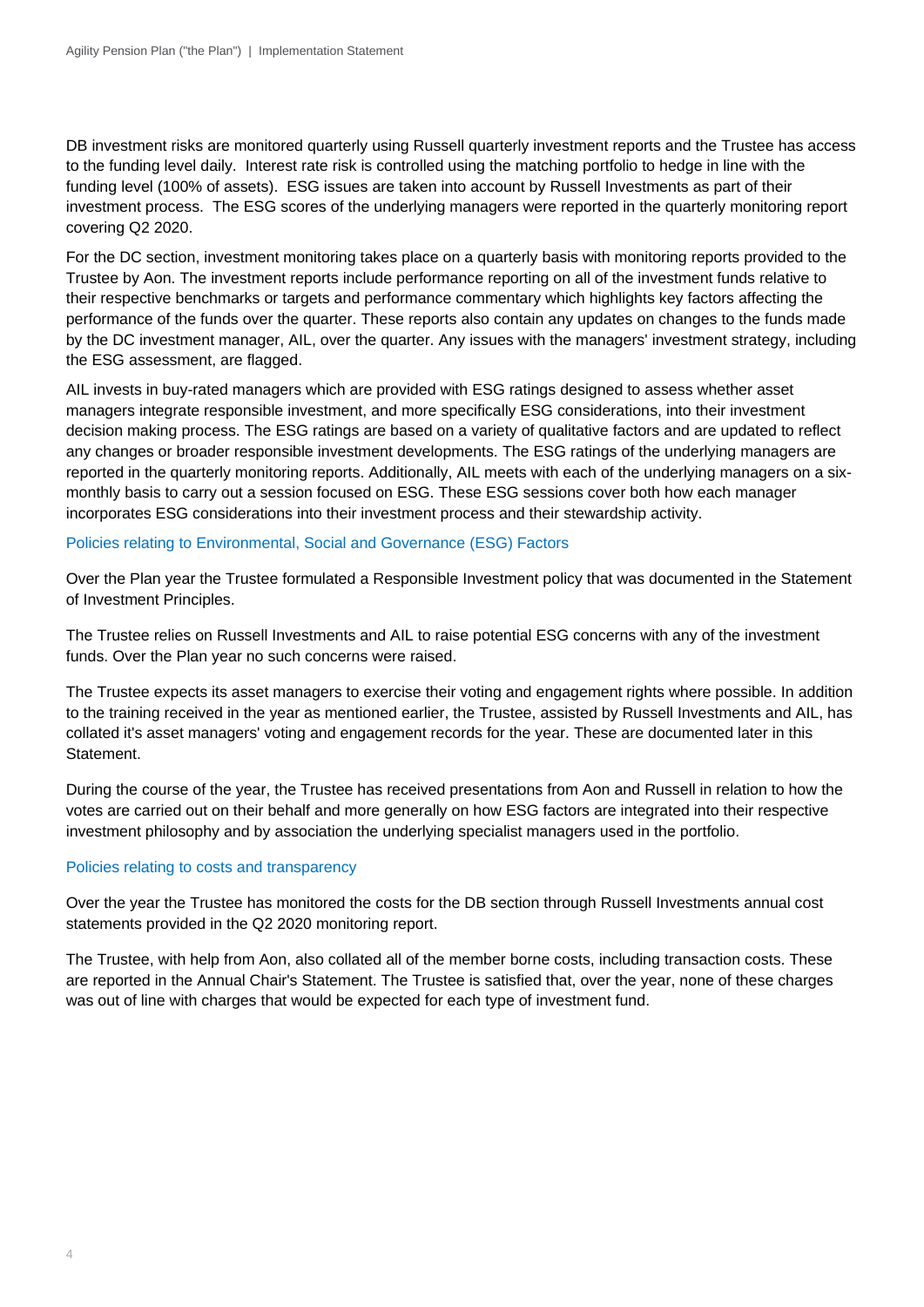## 3. Voting and Engagement Activity

The Trustee notes that most of their applicable asset managers were able to disclose strong evidence of voting and engagement activity.

Based on the information provided, the Trustee is of the opinion that the stewardship policy (including voting and engagement activity) has been implemented effectively in practice. The following sections provide further detail on the voting and engagement information carried out on behalf of the Trustee that has been provided by the Plan's investment managers.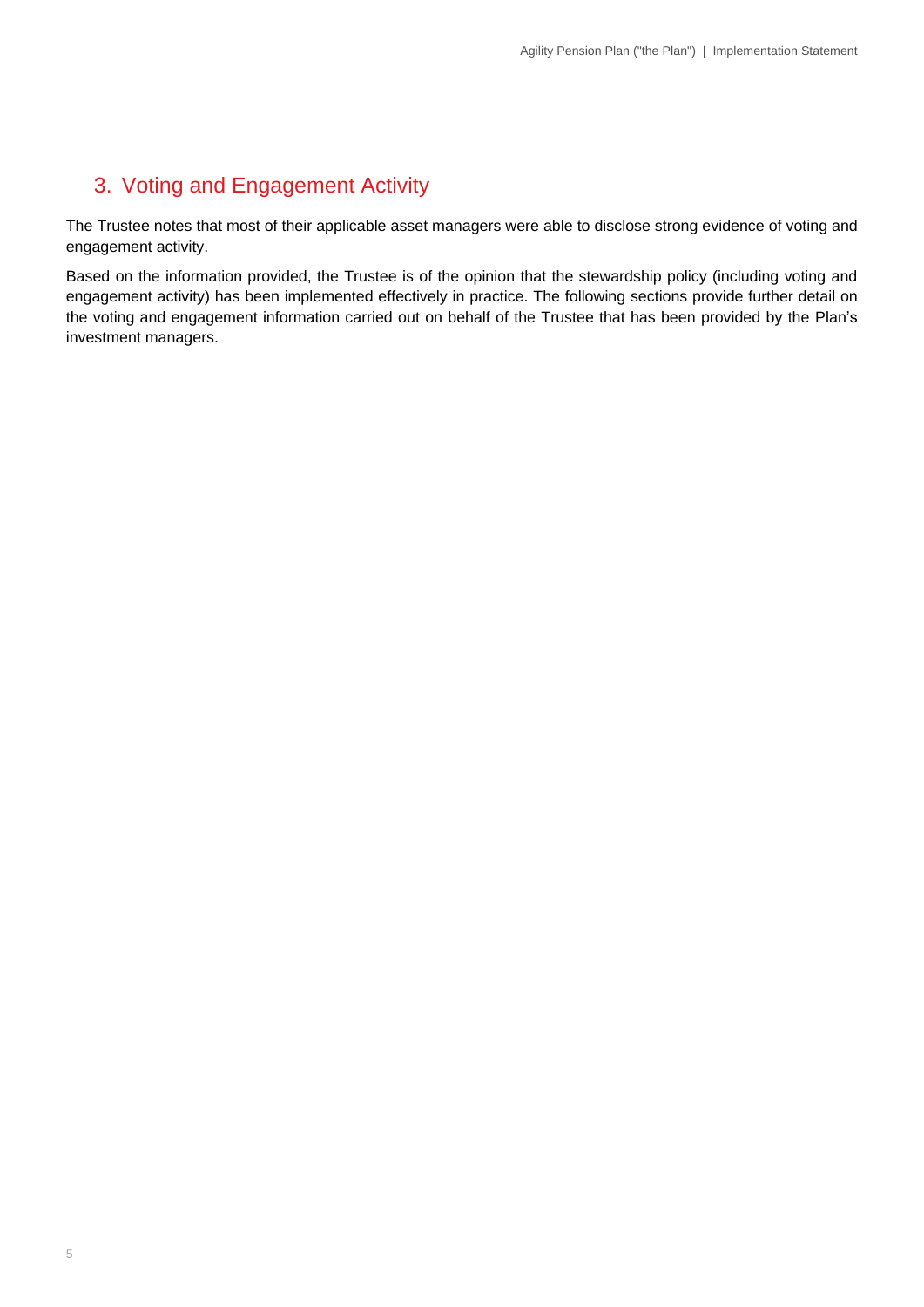# DB Section Russell Investments

Under the Trustee's fiduciary mandate managed by Russell Investments, they appoint underlying asset managers to achieve an overall target return.

Under the Fiduciary Management arrangement in place the Trustee has delegated proxy voting and engagement decisions to Russell Investments. They have a robust and well-established set of guidelines to follow when voting on the Trustee's behalf which are reviewed and updated on an annual basis. It has provided the Trustee with both a copy of the Proxy Voting Guidelines and the most recent Active Ownership - Proxy Voting and Engagement Report and is content that Russell Investments is using its resources to appropriately influence positive outcomes in the strategies in which they invest..

Russell Investments instructs Glass Lewis, a specialist proxy voting firm, to execute the votes in-line with the agreed guidelines and where Glass Lewis cannot apply this policy the votes are referred to Russell Investments Proxy Voting and Engagement Committee.

Russell Investments have undertaken a considerable amount of engagement activity over 2020, some examples of which have been outlined within this statement.

Russell Investments is a signatory to the UK Stewardship code and UN Principles for Responsible Investment ("UN PRI"). As a globally recognised proponent of responsible investment, the UN-supported Principles for Responsible Investing ("Principles or PRI") provides resources and best practices for investors incorporating ESG factors into their investment and ownership decisions. As a signatory to the PRI since 2009, The Fiduciary Manager has a long-standing relationship with the organisation and has completed the annual PRI assessment every year since 2013. The Principles are a set of global best practices that provide a framework for integrating ESG issues into financial analysis, investment decision-making and ownership practices. The Fiduciary Manager is actively involved with the PRI, attending annual conferences and global seminars, and engaging on discussions of interest.

The current UN PRI scorecard scored by the Fiduciary Manager as A+ or A in all categories. The average Median score across various categories was 'B'.

# DB Section Voting and Engagement

### a) Voting

A total of 12,120 votes were placed on securities held in the Plan's Growth portfolio over the period under review. A summary of the voting activity carried out on behalf of the Trustee is set out overleaf.

|                                         | <b>Management</b><br><b>Proposals</b> | <b>Share Holder</b><br><b>Proposal</b> | <b>Total</b><br><b>Proposals</b> |
|-----------------------------------------|---------------------------------------|----------------------------------------|----------------------------------|
| With Management                         | 10,391                                | 225                                    | 10,616                           |
| <b>Against Management</b>               | 592                                   | 157                                    | 749                              |
| Votes without Management Recommendation | 44                                    | 20                                     | 64                               |
| Take No Action                          | 674                                   | 17                                     | 691                              |
| <b>Unvoted</b>                          | $\overline{0}$                        | $\overline{0}$                         | 0                                |
| <b>Totals</b>                           | 11,701                                | 419                                    | 12,120                           |

There is an example of the more significant and contentious votes undertaken by Russell Investments, on behalf of the Trustee, from each of the environmental, social and governance categories set out below.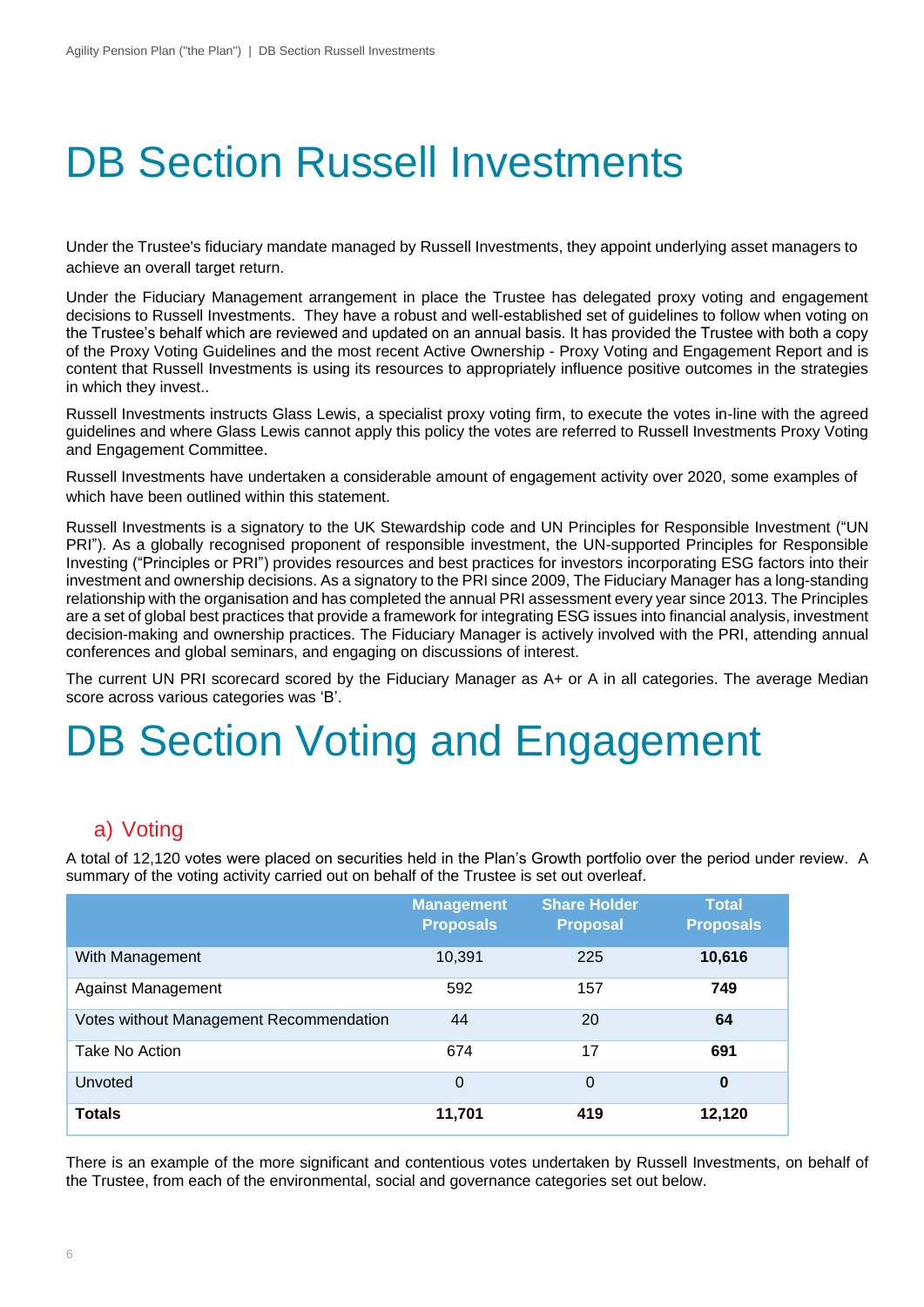### **Environmental Vote**

| JPMorgan Chase & Co.  |                                                                                         |
|-----------------------|-----------------------------------------------------------------------------------------|
|                       | Shareholder Proposal Regarding Aligning Green House Gas Reductions with Paris Agreement |
| Date                  | 09/05/20                                                                                |
| Mgmt. Rec.            | Against                                                                                 |
| How the vote was cast | For                                                                                     |
| Vote Outcome          | Voted Down                                                                              |
| <b>Rationale</b>      |                                                                                         |

**Rationale**

Adoption of this proposal would allow shareholders to better understand the risks facing the Company and how the Company is monitoring and managing the risks associated with its lending activities, especially given the public scrutiny surrounding the Company in regard to its carbon-intensive lending portfolio.

The proposal was voted down by less than 1% of the vote.

#### **Social Vote**

| <b>Apple Inc</b>         |                                                                                |
|--------------------------|--------------------------------------------------------------------------------|
|                          | Shareholder Proposal Regarding Freedom of Expression and Access to Information |
| Date                     | 26/02/20                                                                       |
| Mgmt. Rec.               | Against                                                                        |
| How the vote was<br>cast | For                                                                            |
| Vote Outcome             | Voted Down                                                                     |
| Deste a ele              |                                                                                |

### **Rationale**

Russell Investments were encouraged by the company's indication that it will disclose appeals received related to government requests, to take down apps from its app store, which will help shareholders understand which requests are most controversial. Nonetheless, Russell Investments believe that it would be prudent for the company to exhibit enhanced transparency around how it respects the right to free expression, especially in light of the disclosure provided by peers. Given that this is a precatory proposal, Russell Investments believe that the company has the flexibility to implement its request in a manner that does not violate any laws or regulations and that does not harm shareholder interests.

#### **Governance Vote**

| AT&T, Inc.                                       |            |
|--------------------------------------------------|------------|
| Shareholder Proposal Regarding Independent Chair |            |
| Date                                             | 24/04/20   |
| Mgmt. Rec.                                       | Against    |
| How the vote was cast                            | For        |
| Vote Outcome                                     | Voted Down |

### **Rationale**

Vesting a single person with both executive and board leadership concentrates too much responsibility in a single person and inhibits independent board oversight of executives on behalf of shareholders. Russell Investments believe adopting a policy requiring an independent chair may therefore serve to protect shareholder interests by ensuring oversight of the company on behalf of shareholders is led by an individual free from the insurmountable conflict of overseeing oneself. Russell Investments believe that this resolution is reasonably crafted and that shareholders should support this proposal.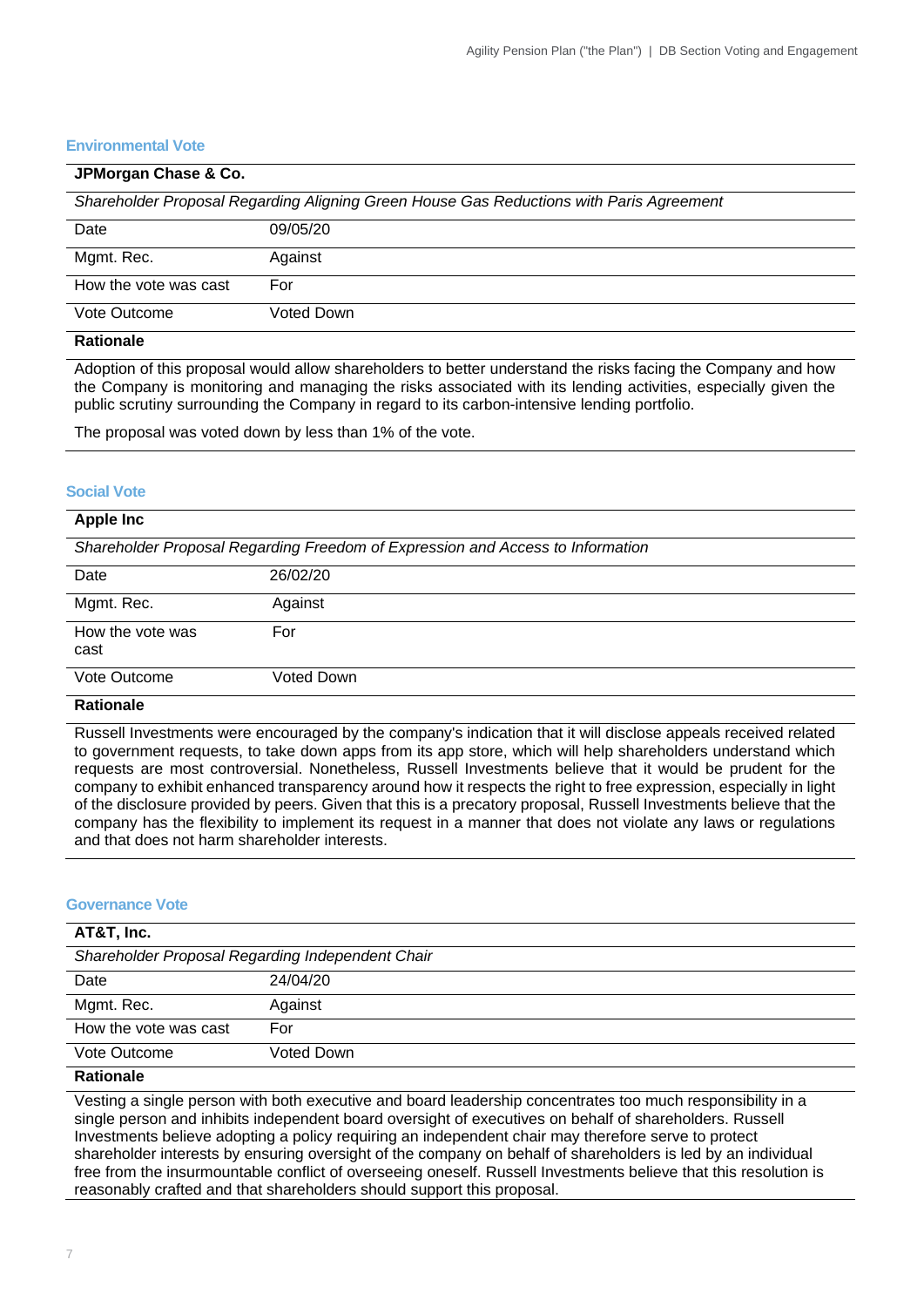## b) Engagement

Whilst not all investments have voting rights attached to them it is still possible to effect positive change by engaging with the underlying issuers of equity and debt. The Trustee is supportive of engagement in this way and has delegated this activity to Russell Investments and two examples are outlined below.

|                               | Discussion with European industrial conglomerate (September 2020)                                                                                                                                                                                                                                                                                                                                                                                                                                                                                                                   |
|-------------------------------|-------------------------------------------------------------------------------------------------------------------------------------------------------------------------------------------------------------------------------------------------------------------------------------------------------------------------------------------------------------------------------------------------------------------------------------------------------------------------------------------------------------------------------------------------------------------------------------|
| <b>Topic</b>                  | Human capital risks and impacts posed by technological change, demographic<br>shifts and globalisation.                                                                                                                                                                                                                                                                                                                                                                                                                                                                             |
| <b>Overview of Engagement</b> | In 2020, we began a planned three-year engagement in collaboration with<br>Sustainalytics, under the Human Capital and the Future of Work theme. The goal<br>of the programme is to guide companies toward the goal of setting established<br>management strategies that mitigate negative ramifications and ensure workforces<br>that support innovation and business objectives while meeting demands of the<br>future of work. An additional goal of this engagement is to ensure that companies<br>strive to support diversity and inclusion strategies within these practices. |
| <b>Outcome</b>                | The company expressed that it valued the opportunity to have a dialogue with<br>Sustainalytics and engaged investors. The next step of this nascent engagement is<br>to discuss the current governance of human capital and the overall human capital<br>management at the company.                                                                                                                                                                                                                                                                                                 |

|                               | Direct engagement with a US Packaging company (October 2020)                                                                                                                                                                                                                                                                                                                                                                                                                                                                                                                                                                                                                                                                                                                                                                                                                                                                                                                                                                                                              |
|-------------------------------|---------------------------------------------------------------------------------------------------------------------------------------------------------------------------------------------------------------------------------------------------------------------------------------------------------------------------------------------------------------------------------------------------------------------------------------------------------------------------------------------------------------------------------------------------------------------------------------------------------------------------------------------------------------------------------------------------------------------------------------------------------------------------------------------------------------------------------------------------------------------------------------------------------------------------------------------------------------------------------------------------------------------------------------------------------------------------|
| <b>Topic</b>                  | Sustainability disclosures, diversity, and executive compensation                                                                                                                                                                                                                                                                                                                                                                                                                                                                                                                                                                                                                                                                                                                                                                                                                                                                                                                                                                                                         |
| <b>Overview of Engagement</b> | In Q4 2020, our Engagement Subcommittee, joined by a member of the portfolio<br>management team, discussed the current membership of the board. It noted that<br>there are many long-standing board members, but these could be considered<br>entrenched. The company expressed an intention to add fresh perspective via<br>upcoming openings, which is positive. We had flagged executive compensation as<br>an area for discussion after our proxy research provider assigned a low score to the<br>pay for performance metric. Through discussion, we determined the program is<br>sufficiently aligned with company performance measures. We also noted, positively,<br>that the company has begun to incorporate non-financial metrics such as safety<br>measures, and they plan to add a diversity component at the senior level. We<br>assessed their sustainability reporting as strong overall but noted that there were<br>several important metrics still not included in the reporting, and we encouraged<br>further development of these metrics over time. |
| <b>Outcome</b>                | We intend to monitor further developments. Our agenda and the results of the<br>conversation were shared with our sub-advisor partner.                                                                                                                                                                                                                                                                                                                                                                                                                                                                                                                                                                                                                                                                                                                                                                                                                                                                                                                                    |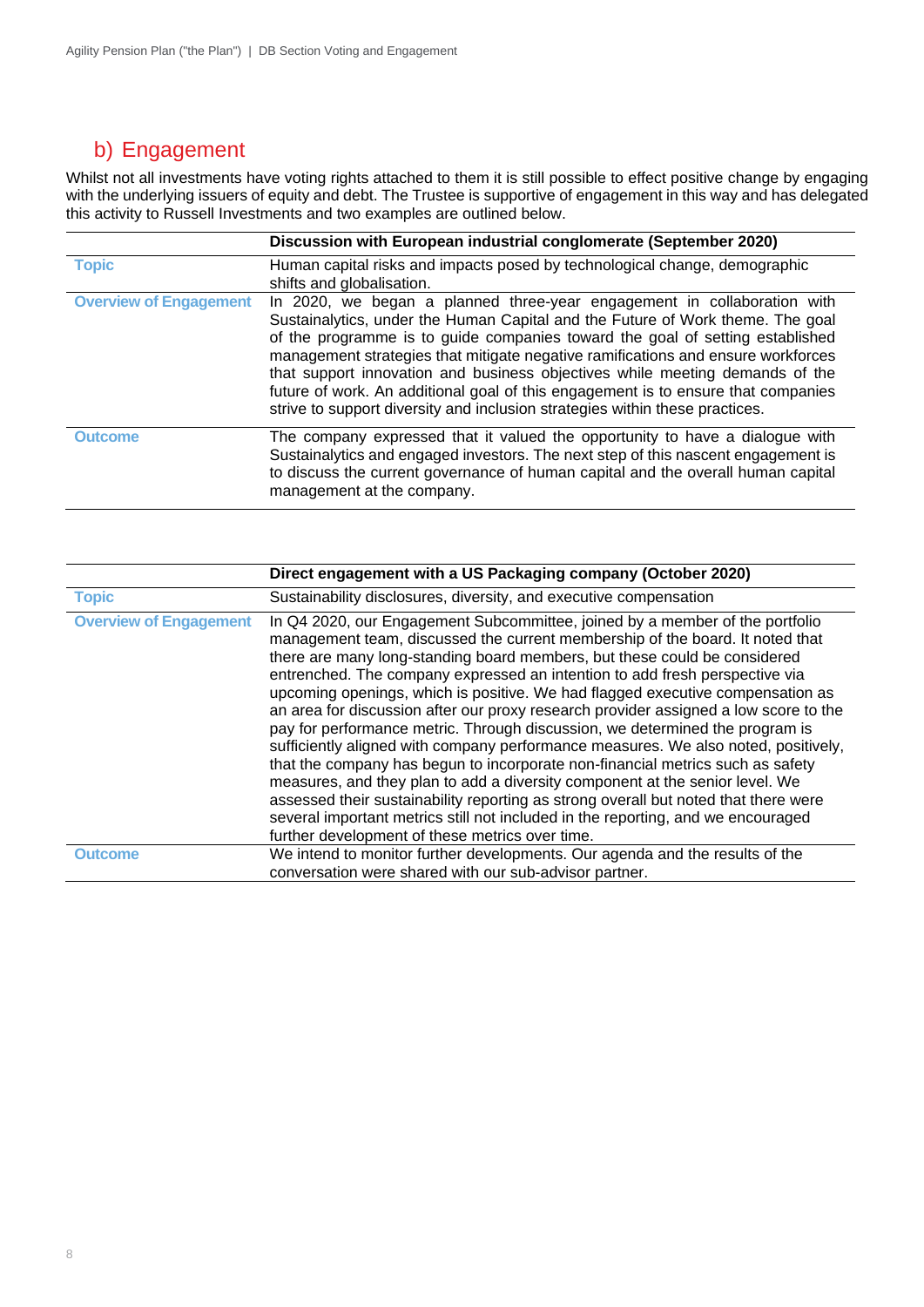# DC Section – Aon Investments Limited

Under the Trustee's fiduciary mandate managed by AIL for the DC Sections, AIL appoints underlying asset managers to achieve the objective of the default strategy and each self-select fund. The Trustee delegates the monitoring of ESG integration and stewardship quality to AIL and AIL has confirmed that all equity and fixed income managers have been rated 2 or above using its four-tier ESG ratings criteria.<sup>1</sup> This means that all the appointed asset managers are at least aware of potential ESG risks in the investment strategy and have taken some steps to identify, evaluate and potentially mitigate thes[e risks.](https://www.aon.com/getmedia/0b52d7ec-db77-41bc-bb45-9386034db392/AonCanada-Publication-Investment-GuideESGRatings.aspx)

AIL have undertaken a considerable amount of engagement activity over 2020, some examples of which have been outlined within this statement. AIL held around 21 ESG specific meetings predominantly covering the equity and fixed income managers that are invested in by AIL across all delegated funds in which AIL's clients invest. At these meetings, AIL were able to analyse and discuss the voting and engagement activities undertaken during calendar year 2019 and into 2020, highlighting areas of improvement and discussing manager strategy in the area of RI moving forward.

### **Engagement Example: Passive Manager**

Over 2020, Aon's Engagement Programme maintained a dialogue with one its leading global asset managers on behalf of many of Aon's schemes which invest with the manager, including the Plan through the default strategy. This culminated towards the end of the year in a discussion with their Global Head of Stewardship with respect to numerous areas of concern regarding stewardship, in particular the manager's ability to demonstrate commitment to publicly stated climate change goals. Discussions were helpful regarding the following:

- Aon's analysis of the manager's voting actions over 2020 showed that the manager had not been voting in a manner consistent with their public pledges nor rhetoric on the importance of sustainability issues. The manager acknowledged that there was a disconnect between voting decisions made in the first half of 2020, but that they had markedly changed their voting policies in the second half of 2020, and provided reassurance that, moving forward, voting decisions would better align with the manager's stated position on such ESG matters. We expect to see this reflected in voting actions by mid-2021.
- Aon expressed concern that, given the level of potential influence the manager has, the manager was unable to bring shareholder resolutions to those companies with which it had reason to engage. Reasons for this are regulatory and concern regarding its investor classification status. The manager acknowledged our concern and agreed to follow up with further detail. While the manager's situation has not yet changed, it is possible that regulatory restrictions may be eased in the future allowing the manager to use shareholder resolutions as a tool. The manager has since stated its intention to use its vote for shareholder resolutions brought by other organisations to greater effect.

The manager has since provided further information on how they are updating their policies in a manner consistent with their strategy of intensifying engagement on sustainability. For example, in areas such as the transition to the low carbon economy; diversity, equity and inclusion; and voting on shareholders proposals.

Aon welcome the improved stance on ESG issues from the manager and their proactive updating of their policies to more closely align with their responsible investment goals. Aon will continue to monitor and engage with the manager, scrutinising their voting and engagement actions. Aon is encouraged that manager plans to strengthen their influence with invested companies to better effect, especially the changed stance around supporting appropriate shareholder proposals.

<sup>&</sup>lt;sup>1</sup> More information on the Aon ESG Ratings Process can be found here: [https://www.aon.com/getmedia/0b52d7ec-db77-41bc](https://www.aon.com/getmedia/0b52d7ec-db77-41bc-bb45-9386034db392/AonCanada-Publication-Investment-GuideESGRatings.aspx)[bb45-9386034db392/AonCanada-Publication-Investment -GuideESGRatings.aspx](https://www.aon.com/getmedia/0b52d7ec-db77-41bc-bb45-9386034db392/AonCanada-Publication-Investment-GuideESGRatings.aspx)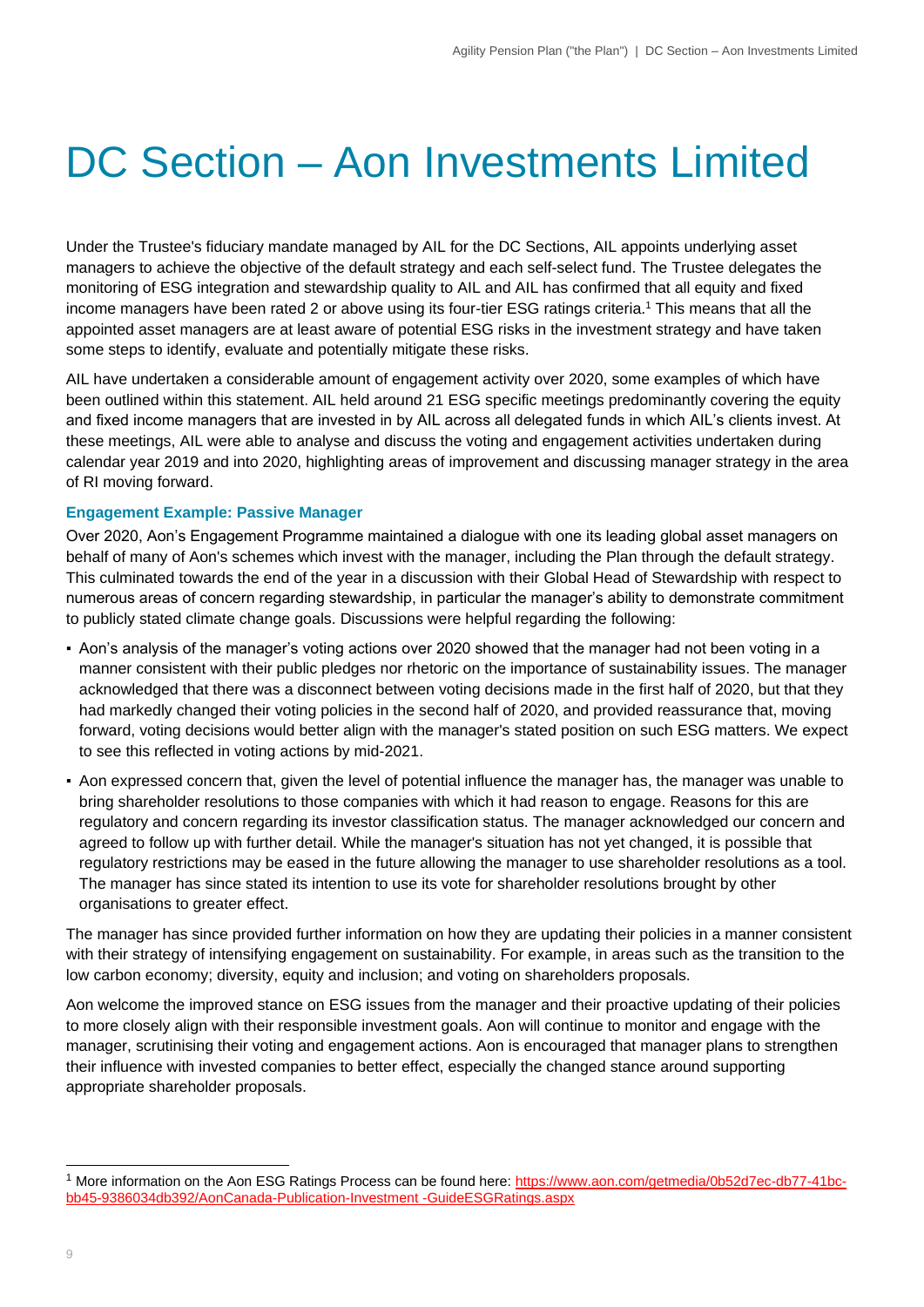# DC Section – Voting and Engagement

### Voting and engagement - Equities

Over the year, the Plan was invested in several funds which held equity exposure, including the default strategy. AIL appoints a number of underlying asset managers within each fund. The following section describes the voting behaviour, including examples of significant votes and engagement activity for the funds that were in place for the majority of the reporting year.

All equity managers utilise third party proxy voting service providers (typically Institutional Shareholder Services ("ISS") and Glass Lewis) for various services such as providing vote recommendations or research.

### **Aon Managed Retirement Pathway Funds, Aon Managed Initial Growth Phase Fund, Aon Managed Diversified Asset Fund**

The Aon Managed Retirement Pathway Funds (default) and Aon Managed Diversified Asset Fund, available as a self-select fund, invested in six underlying passive equity funds over the period. The Aon Managed Initial Growth Phase Fund, available as a self-select fund, invested in five underlying passive equity funds.

The voting activity undertaken over the year for each underlying fund to 31 December is shown below:

**Voting information**

| <b>Underlying fund</b>                                                 | % proposals<br>voted | % votes cast<br>against<br>management | abstained | Retirement<br>Pathway<br><b>Funds</b> | % votes Aon Managed Aon Managed Aon Managed<br><b>Initial Growth</b><br><b>Phase Fund</b> | <b>Diversified</b><br><b>Asset Fund</b> |
|------------------------------------------------------------------------|----------------------|---------------------------------------|-----------|---------------------------------------|-------------------------------------------------------------------------------------------|-----------------------------------------|
| <b>BlackRock MSCI World Index Fund</b>                                 | 91.4%                | 7.0%                                  | 0.6%      | Yes                                   | Yes                                                                                       | Yes                                     |
| <b>BlackRock Emerging Market Index</b><br>Fund                         | 97.1%                | 8.7%                                  | 3.0%      | Yes                                   | Yes                                                                                       | Yes                                     |
| <b>BlackRock Global Developed</b><br>Fundamental Weighted Index Fund   | 91.6%                | 5.8%                                  | 0.7%      | Yes                                   | Yes                                                                                       | Yes                                     |
| <b>BlackRock Global Minimum Volatility</b><br>Index Fund               | 96.6%                | 3.5%                                  | 0.5%      | Yes                                   | Yes                                                                                       | Yes                                     |
| <b>BlackRock Currency Hedged MSCI</b><br>World Index Fund              | 91.4%                | 7.0%                                  | 0.6%      | Yes                                   | <b>No</b>                                                                                 | Yes                                     |
| <b>LGIM Global Developed Four Factor</b><br>Scientific Beta Index Fund | 99.7%                | 17.9%                                 | 0.1%      | Yes                                   | Yes                                                                                       | Yes                                     |

Source: Aon Investments Limited, BlackRock, LGIM.

### **Voting Example: Chevron Corporation (May 2020)**

An example of a significant vote is when BlackRock voted against the Board's recommendations in May 2020, by voting in support of a shareholder proposal requesting that Chevron report on how the company's lobbying aligns with the goals of the Paris Agreement.

While BlackRock acknowledged that Chevron has been responsive to investors and transparent in their reporting, they felt that increased transparency around political spending and lobbying relating to climate risk and the low carbon transition would strengthen the company's disclosure. Recent engagements leading up to the annual general meeting have given BlackRock the impression that Chevron is aligned with the spirit of this proposal, as it has articulated a desire to provide more clarity for investors on its internal climate considerations and associated political lobbying. BlackRock believe enhanced disclosure will help investors better understand the company's political activities in the context of policy that supports the transition to a lower carbon economy including the goal of the Paris Agreement to limit global warming to no more than two degrees Celsius, which the company supports.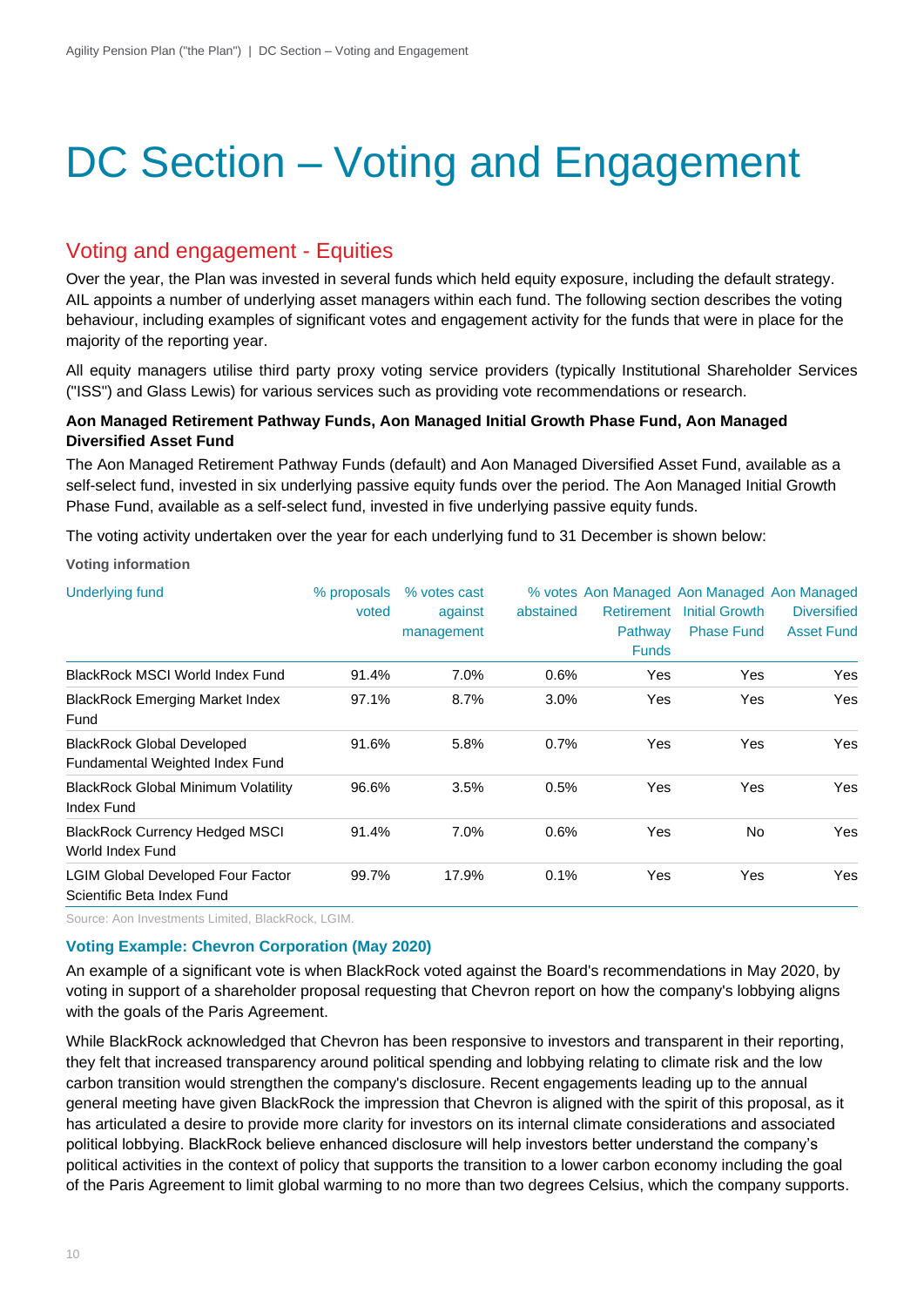More information can be found on the voting bulletin here: [https://www.blackrock.com/corporate/literature/press](https://www.blackrock.com/corporate/literature/press-release/blk-vote-bulletin-chevron-may-2020.pdf)[release/blk-vote-bulletin-chevron-may-2020.pdf](https://www.blackrock.com/corporate/literature/press-release/blk-vote-bulletin-chevron-may-2020.pdf)

### **Voting Example: Walmart (June 2020)**

Another example of a significant vote was in June 2020, when BlackRock voted against a shareholder resolution requesting that Walmart reports on the impact of single-use plastic bags. BlackRock determined that Walmart already has a robust plan in place to address plastic waste management and effective public disclosures related to its approach. Among Walmart's publicly-stated environmental goals are to achieve zero plastic waste, including taking action to eliminate problematic or unnecessary plastic packaging by 2025, achieve 100% of in-scope private brand plastic packaging to be reusable, recyclable, or industrially compostable by 2025, and recycled content target across all plastic packaging used by 2025. BlackRock does not have concerns regarding the company's commitment to addressing plastic waste management as part of its overall sustainability strategy.

Another key resolution at June 2020 meeting was a shareholder proposal regarding reporting on strengthening prevention of workplace sexual harassment. BlackRock again supported management by voting against this shareholder proposal. Walmart's policy strictly prohibits discrimination or harassment by or directed at associates, job applicants, customers, members, suppliers, or people working on Walmart's behalf. The company's incentive compensation plans also support the company's efforts to enforce its policies. For example, the company has already disclosed that annual cash incentive payments to the company's senior executives may be reduced by up to 30% if they violate the company's discrimination and harassment policies. Similarly, there are claw-back provisions in long-term incentive plans if a participant violates company policies, including the policies that prohibit workplace sexual harassment. Given these policies and procedures in place, BlackRock did not consider the proposal necessary or additive at this time.

More information can be found on the voting bulletin here: [https://www.blackrock.com/corporate/literature/press](https://www.blackrock.com/corporate/literature/press-release/blk-vote-bulletin-walmart-jul-2020.pdf)[release/blk-vote-bulletin-walmart-jul-2020.pdf](https://www.blackrock.com/corporate/literature/press-release/blk-vote-bulletin-walmart-jul-2020.pdf)

### **Voting Example: Amazon (May 2020)**

Another example of a significant vote was in May 2020, when LGIM supported 10 out of 12 shareholder proposals put forward against the management of Amazon (the largest number of shareholder proposals put on the table for any US company this proxy season). Two resolutions related to governance structures that benefit long-term shareholders, and the remaining eight were in relation to disclosure to encourage a better understanding of process and performance of material issues. The resolutions received between 1.5% and 30% support from shareholders.

The company had received press coverage due to the largely negative sentiment related to its governance profile and its initial management of the COVID-19 pandemic. This was an important topic for LGIM's multiple engagements with the company over the past 12 months, as well as the separation of CEO and board chair roles, a desire for directors to participate in engagement meetings, and details about the data transparency committed to in their Climate Pledge. The Stewardship team at LGIM received more inquires related to Amazon than any other company this season.

### **Engagement Example: Proctor and Gamble**

An example of engagement carried out by LGIM over 2020 was with Proctor and Gamble ("P&G"). P&G uses both forest pulp and palm oil as raw materials within its household goods products. A key issue identified by LGIM was that the company has only obtained certification from the Roundtable on Sustainable Palm Oil for one third of its palm oil supply, despite setting a goal for 100% certification by 2020. Furthermore, two of their Tier 1 suppliers of palm oil were linked to illegal deforestation.

Following a resolution proposed by Green Century that P&G should report on its effort to eliminate deforestation (that was voted on in October 2020), LGIM engaged with the P&G, the resolution proponent, and with the Natural Resource Defence Counsel to fully understand the issues and concerns.

Through this round of engagements, LGIM decided to support this resolution as, although P&G has introduced several objectives and targets to ensure their business does not impact deforestation, LGIM felt it was not doing as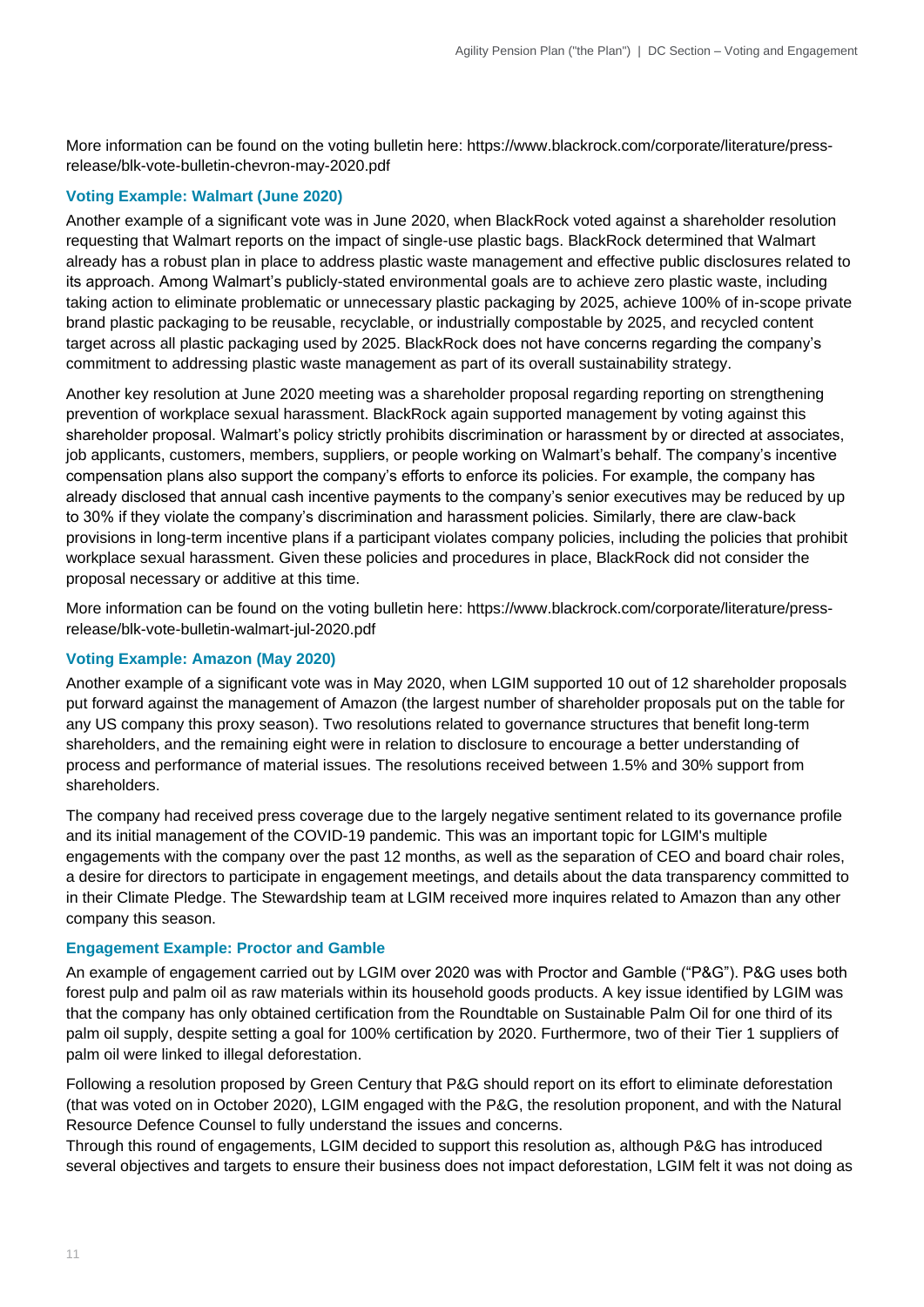much as it could. LGIM has asked P&G to respond to the CDP Forests Disclosure and continue to engage on the topic and push other companies to ensure more of their pulp and wood is from FSC-certified sources.

More detail on this stewardship example can be found here: [https://www.lgim.com/landg-assets/lgim/\\_document](https://www.lgim.com/landg-assets/lgim/_document-library/capabilities/cg-quarterly-report.pdf)[library/capabilities/cg-quarterly-report.pdf.](https://www.lgim.com/landg-assets/lgim/_document-library/capabilities/cg-quarterly-report.pdf)

### **HSBC Islamic Global Equity Fund**

The Trustee makes the HSBC Islamic Global Equity Fund available as part of the self-select fund range.

### **Voting Policy**

HSBC uses the proxy advisory firm ISS to vote on its behalf. HSBC reviews recommendations on all active holdings and its largest holdings by value and provide regular feedback on recommendations on its voting policy. HSBC holds periodic review meetings with ISS.

HSBC's global voting guidelines are based upon international principles of good governance. As a global investor, it recognises that corporate governance codes, standards and practices vary across different markets and it is sensitive to this in the application of its guidelines. Some markets operate a 'comply or explain' approach, thus HSBC considers companies' explanations of any non-compliance in determining its vote.

The voting activity undertaken over the year to 31 December is shown below:

**Voting information** 

| <b>Fund</b>                       | % proposals voted | % votes cast against | % votes abstained |
|-----------------------------------|-------------------|----------------------|-------------------|
|                                   |                   | management           |                   |
| <b>HSBC Islamic Global Equity</b> | 97.0%             | 12.3%                | 0.0%              |
| Index Fund                        |                   |                      |                   |

Source: Aon Investments Limited, HSBC.

### **Engagement Policy**

HSBC prioritises engagements based on its holdings, feedback from internal stakeholders and exposure to ESG issues. Using ESG scores and holdings information, it evaluates the weighted exposure to critical ESG issues. This evaluation is undertaken at a global and office level, enabling them to determine whether an issue encompasses its holding globally or it is more relevant for specific market/s. After critical ESG themes have been identified, these are reviewed both by ESG specialists and by local investment teams, to ensure that their plan incorporates insights from portfolio managers, analysts and subject matter experts. Additional themes may be added at this stage. A final list of companies for each project is compiled and the corresponding responsibility for engagement is allocated internally in its governance team; members of the active investment teams will collaborate and participate in meetings with companies when relevant.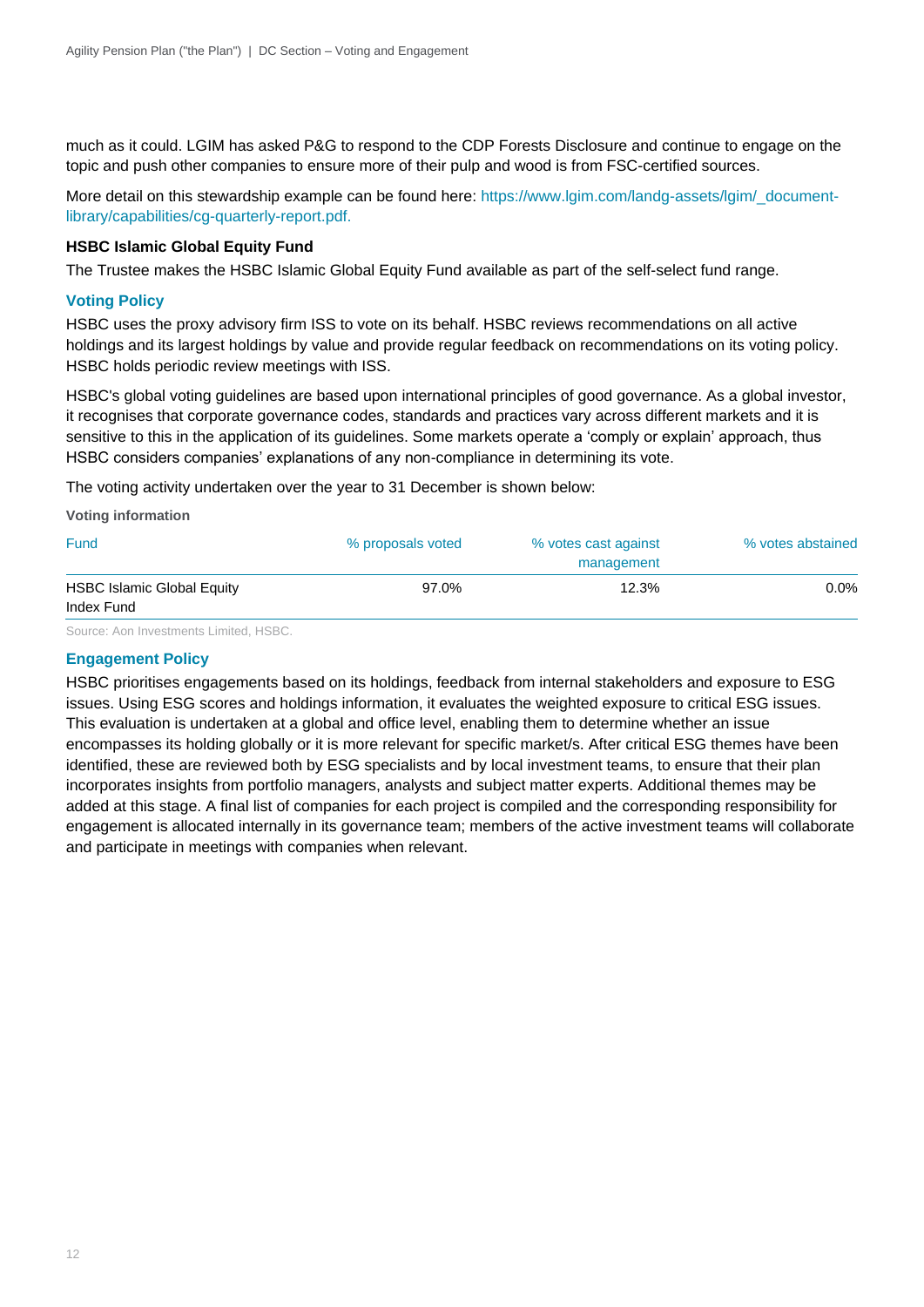## Voting and engagement - Property and Infrastructure

Over the year, the Plan was invested in several funds which held exposure to property and infrastructure assets, including the default strategy. AIL appoints a number of underlying asset managers to provide this exposure. The following section describes the voting behaviour, including examples of significant votes and engagement activity for the strategies that were in place for the majority of the reporting year.

### **Aon Managed Retirement Pathway Funds (Default), Aon Managed Property and Infrastructure Fund**

The Aon Managed Retirement Pathway Funds (default) and Aon Managed Property and Infrastructure Fund, available as a self-select fund, invested in three underlying property / infrastructure funds over the period. The BlackRock Global Property Securities Index Fund invests in listed property investments, the Legal & General Infrastructure Index Fund invests in listed infrastructure and the Threadneedle Pensions Property Fund invests directly in UK commercial property.

Both BlackRock and LGIM utilise third party proxy voting service providers (typically Institutional Shareholder Services ("ISS") and Glass Lewis) for various services such as providing vote recommendations or research in relation to the listed investments held.

The voting activity undertaken by BlackRock and LGIM in relation to the listed investments over the year to 31 December is shown below:

**Voting information**

| Underlying fund                                           | % proposals<br>voted | % votes cast<br>against<br>management | % votes<br>abstained | Aon Managed<br>Retirement<br><b>Pathway Funds</b> | Aon Managed<br><b>Property and</b><br>Infrastructure<br><b>Fund</b> |
|-----------------------------------------------------------|----------------------|---------------------------------------|----------------------|---------------------------------------------------|---------------------------------------------------------------------|
| <b>BlackRock Global Property</b><br>Securities Index Fund | 91.4%                | $7.0\%$                               | 0.6%                 | Yes                                               | Yes                                                                 |
| LGIM Infrastructure Index Fund                            | 99.7%                | 17.9%                                 | 0.1%                 | Yes                                               | Yes                                                                 |

Source: Aon Investments Limited, BlackRock, LGIM.

### **Direct property investments**

The Trustee appreciates that engagement activities within the direct property fund may be limited in comparison to other asset classes, such as equity and fixed income. Nonetheless, the Trustee expects ESG engagement to be integrated in its managers' investment approaches. The direct property manager (Threadneedle) is a signatory of the UN PRI and has adopted ESG policies across its investments. Threadneedle takes an approach to real estate whereby they strive to understand the risks posed within the asset class and focus on mitigating these during the lifecycle of the projects. This can be done through property management, refurbishment, building improvements and strategic asset management.

A key topic of engagement continues to the significant impact of Covid-19 on companies' ability to operate. Threadneedle's approach to active stewardship remains unchanged: Threadneedle continues to engage with companies to better understand their management of financial and non-financial risks and how they generate sustainable long-term returns. Companies' response to and management of Covid-19 will be a core part of this analysis going forward.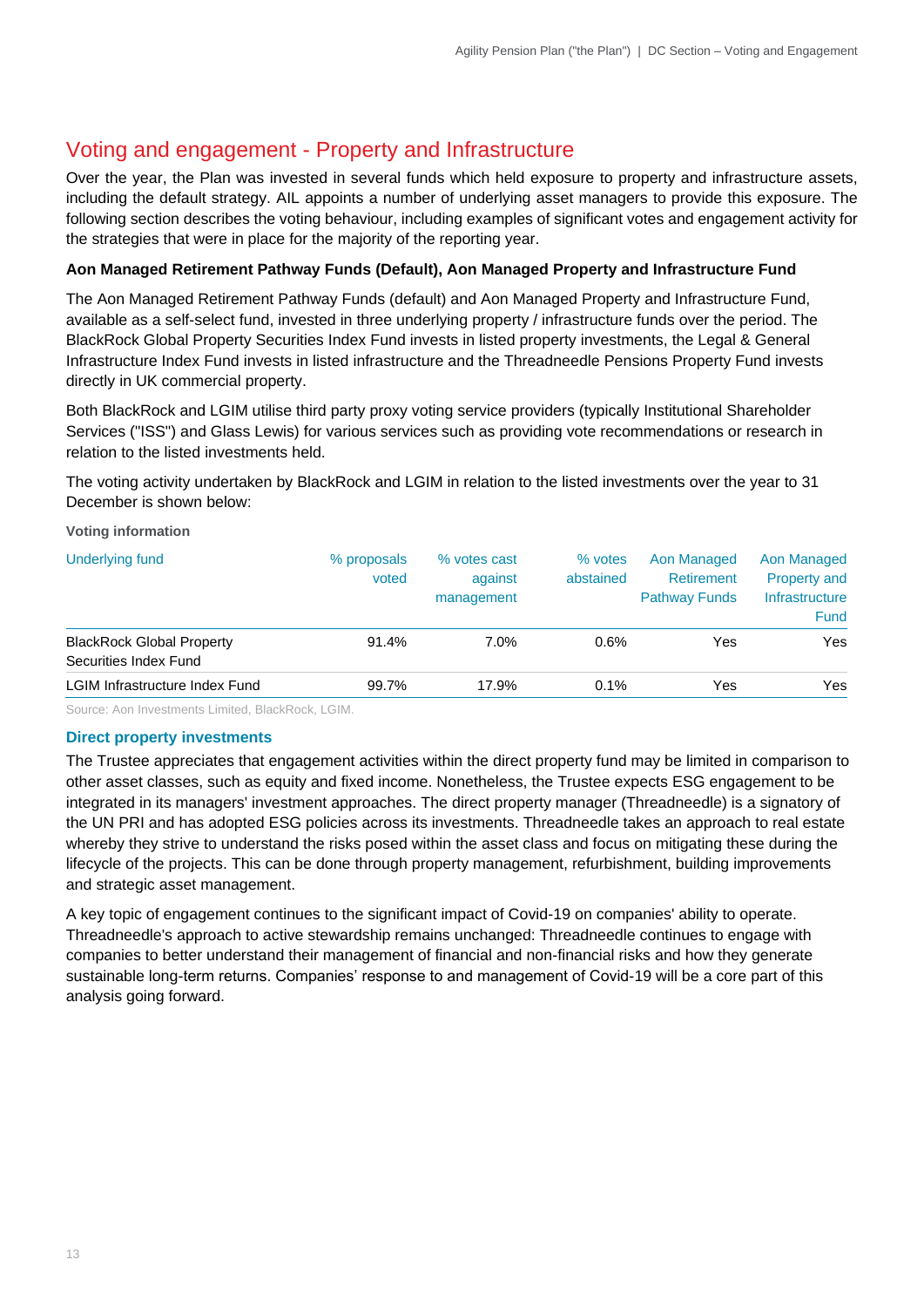## Engagement - Fixed Income

Over the year, the Plan invested in six funds, including the default strategy, which held exposure to fixed income. AIL appoints a number of underlying asset managers to provide this exposure.

### **Aon Managed Retirement Pathway Funds (Default), Aon Managed Diversified Asset Fund, Aon Managed Bond Phase Fund, Aon Managed Liquidity Fund**

The Aon Managed Retirement Pathway Funds (default) and Aon Managed Bond Phase Fund (available as a selfselect fund) invested in six underlying actively managed fixed income funds over the period. The Aon Managed Diversified Asset Fund (available as a self-select option) invested in five underlying actively managed fixed income funds. These funds also invested in several passively managed fixed income strategies. The Aon Managed Liquidity Fund (available as a self-select option) invested in a single underlying fund that provided exposure to short dated money market assets. Further detail is provided in the table below.

**Underlying manager information**

| <b>Underlying manager</b>            | Aon Managed               | Aon Managed Aon Managed Bond | Aon Managed       |                       |
|--------------------------------------|---------------------------|------------------------------|-------------------|-----------------------|
|                                      | <b>Retirement Pathway</b> | <b>Diversified Asset</b>     | <b>Phase Fund</b> | <b>Liquidity Fund</b> |
|                                      | <b>Funds</b>              | <b>Fund</b>                  |                   |                       |
| BlackRock (two active strategies)    | Yes                       | Yes                          | Yes               | No                    |
| BlackRock (passive corporate bonds)  | Yes                       | Yes                          | Yes               | No                    |
| BlackRock (passive government bonds) | Yes                       | Yes                          | No.               | No                    |
| BlackRock (cash)                     | Yes                       | Yes                          | No                | Yes                   |
| Insight (active strategy)            | Yes                       | No.                          | Yes               | No                    |
| LGIM (annuity matching bonds)        | Yes                       | No.                          | No.               | No                    |
| Ninety One (active strategy)         | Yes                       | Yes                          | Yes               | No                    |
| PIMCO (active strategy)              | Yes                       | Yes                          | Yes               | No                    |
| T-Rowe Price (active strategy)       | Yes                       | Yes                          | Yes               | No                    |

Source: Aon Investments Limited.

While equity managers may have more direct influence on the companies they invest in, fixed income managers are also increasingly influential in their ability to encourage positive change. The Trustee also acknowledges that the concept of stewardship may be less applicable with respect to some of its fixed income investments, particularly for government bonds.

### **Engagement Example: Exxon**

An example of an engagement by BlackRock was that with Exxon, a multi-national oil and gas company. In BlackRock's discussion with the company, they discussed several engagement topics such as governance structure, corporate strategy, environmental risks and opportunities. These included relating to Exxon's approach to the European regulatory environment, their views on electric vehicle penetration as a risk to their business, and their risk management in relation to physical climate change risks.

BlackRock have stated that their ongoing dialogue has been largely constructive and effective, however, there have also been matters where the company wasn't adequately responsive to shareholder feedback. As a result, they voted against the re-election of the lead independent director for the company's lack of progress on climaterelated disclosure and supported a shareholder proposal seeking a report on the extreme weather resilience of certain operations. This is consistent with their view to first engage with companies on their concerns and to subsequently hold directors accountable if those concerns are not sufficiently addressed.

BlackRock anticipate further dialogue with the board and management of Exxon and remain optimistic that their recommendations to enhance governance and transparency will lead to additional positive future outcomes.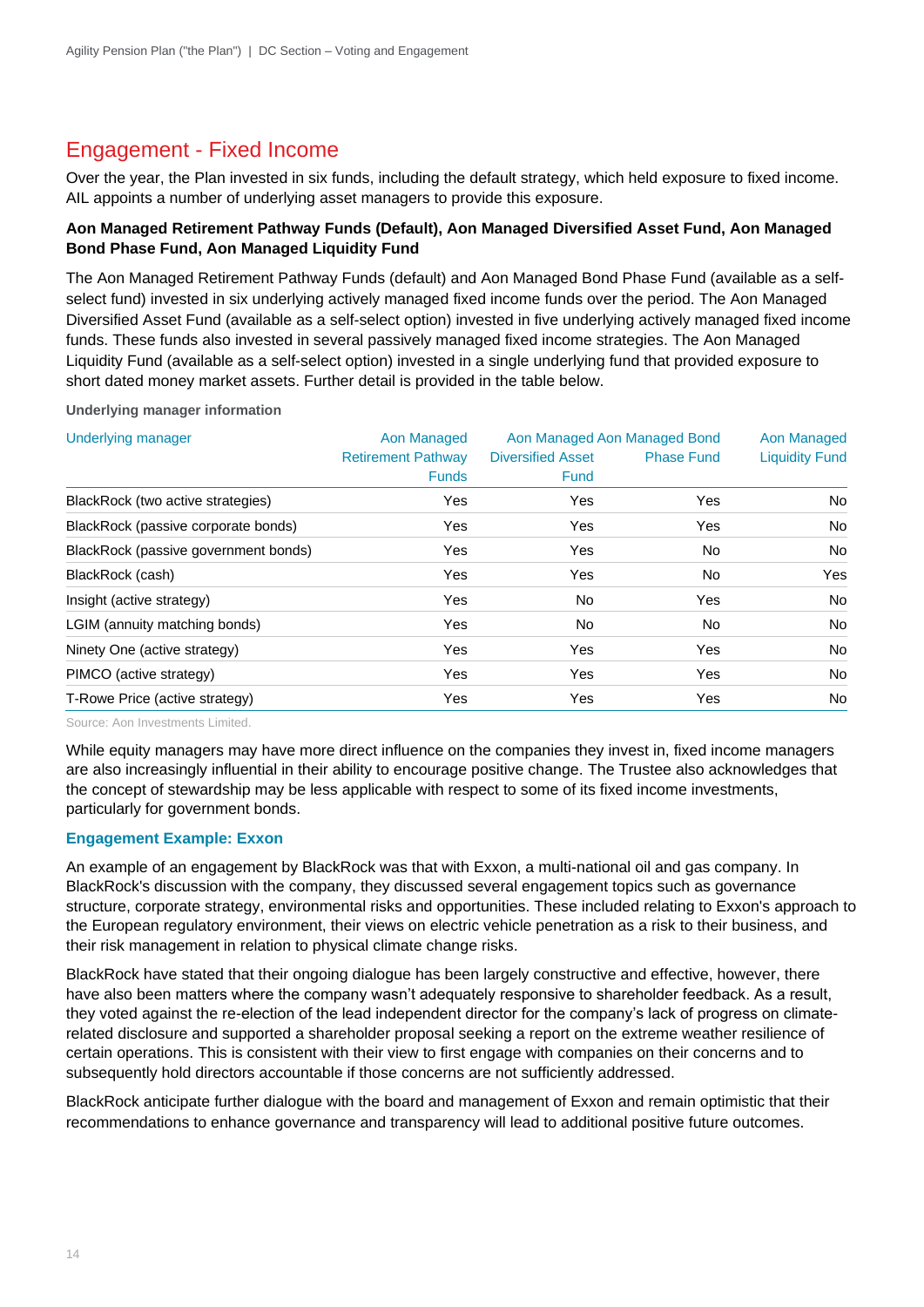### **Engagement Example: Dell**

Another example of an engagement relates to PIMCO's engagement with Dell on labour rights issues in their supply chain, including compliance on working hours and response and investigation on forced labour disputes. PIMCO encouraged the company to disclose supplier audit coverage and assurance progress for conflict mineral sourcing, including sub-tier suppliers, and make public commitments to 100% Responsible Minerals Assurance Process (RMAP) for conflict mineral sourcing.

Dell confirmed their audits cover much of their supply chain. The issuer also updated disclosure on RMAPconformant supplier list to maintain transparency. Dell is working to achieve 100% RMAP conformance for conflict mineral such as tin, tantalum, tungsten, gold and cobalt in 2021. PIMCO will continue to engage with Dell on supply chain transparency and traceability.

### **Aon Managed Long Term Inflation Linked Fund and Aon Managed Pre-Retirement Bond Fund**

The Aon Managed Long Term Inflation Linked Fund invested in an underlying passively managed government bond fund over the period. This fund invested solely in government bonds. The Aon Managed Pre-Retirement Bond Fund invested in an underlying fund that aims to match changes in the cost of purchase a level annuity at retirement. To achieve this, the underlying fund invests in a mixture of government and corporate bonds. As noted above, the concept of stewardship may be less applicable with respect to investments in government bonds.

### Voting and engagement - Multi-Asset

Over the year, the Plan was invested in a fund which held exposure to multiple asset classes including equities and fixed income, including the default strategy. AIL appoints a number of underlying asset managers to provide this exposure. The following section describes the voting behaviour, including examples of significant votes and engagement activity for the funds that were in place for the majority of the reporting year.

### **Aon Managed Retirement Pathway Funds (Default), Aon Managed Diversified Asset Fund**

The Aon Managed Retirement Pathway Funds (default) and Aon Managed Diversified Asset Fund, available as a self-select fund, invested in an actively managed multi-asset fund over the period. The BlackRock Market Advantage Fund invests in equities alongside a range of other asset classes including fixed income, property and commodities.

BlackRock uses third party proxy voting service providers (typically Institutional Shareholder Services ("ISS") and Glass Lewis) for various services such as providing vote recommendations or research in relation to the listed investments held.

The voting activity undertaken by BlackRock over the year to 31 December 2020 is shown below:

**Voting information**

| Underlying fund                 | % proposals | % votes cast | % votes   | Aon Managed          | Aon Managed                         |
|---------------------------------|-------------|--------------|-----------|----------------------|-------------------------------------|
|                                 | voted       | against      | abstained |                      | <b>Retirement Diversified Asset</b> |
|                                 |             | management   |           | <b>Pathway Funds</b> | Fund                                |
| BlackRock Market Advantage Fund | 96.5%       | 8.6%         | 2.8%      | Yes                  | Yes                                 |

Source: Aon Investments Limited, BlackRock.